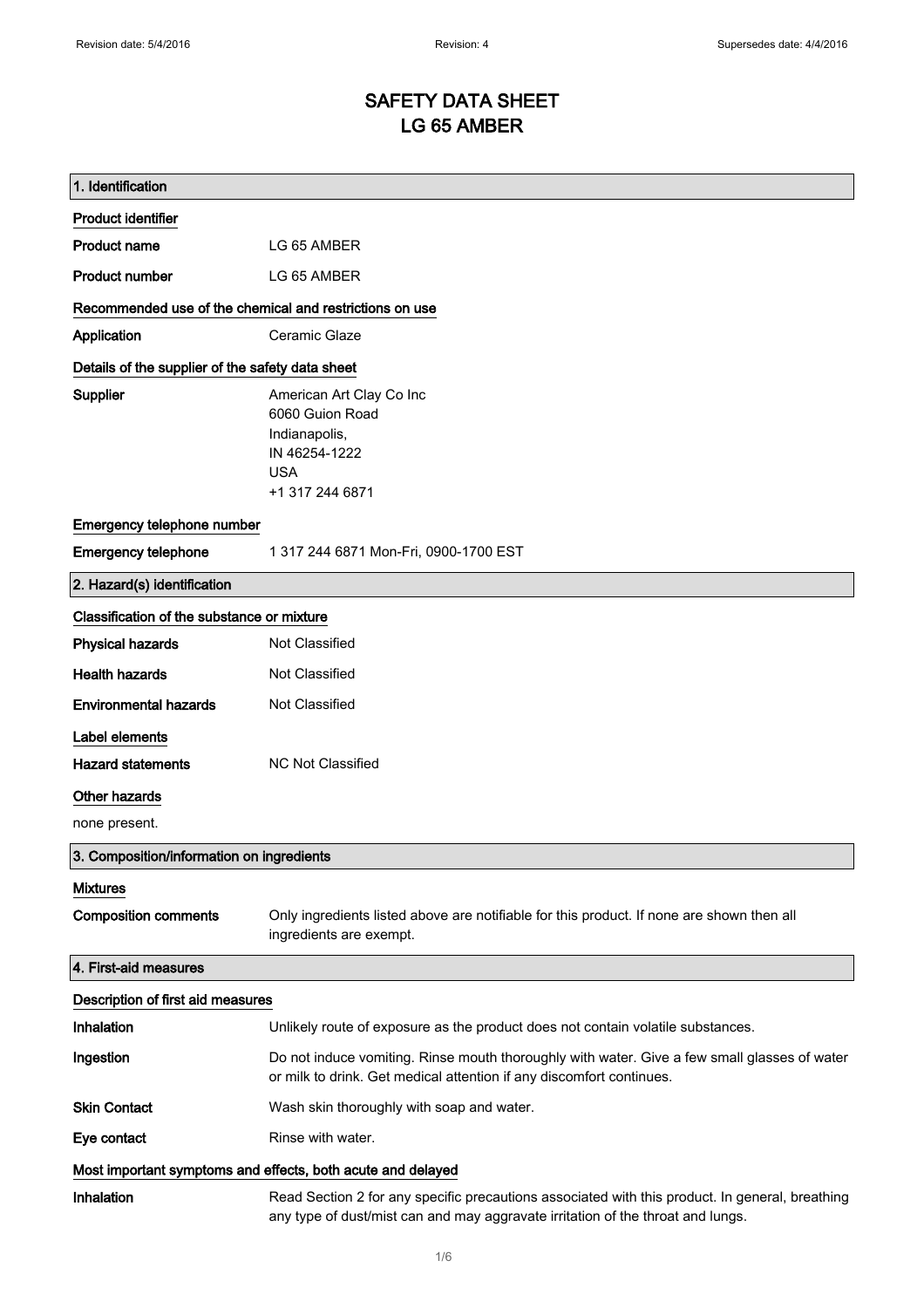| Ingestion                                                    | Read Section 2 for any specific precautions associated with the use of this product. Products<br>with specific warnings about ingestion will give guidance there.                                                                                                                                           |  |
|--------------------------------------------------------------|-------------------------------------------------------------------------------------------------------------------------------------------------------------------------------------------------------------------------------------------------------------------------------------------------------------|--|
| Skin contact                                                 | Read Section 2 for any specific precautions associated with the use of this product. In general<br>most ceramic glazes, clays and special products will tend to have a drying effect on the skin<br>and may cause some sensitivity to users with sensitive skin.                                            |  |
| Eye contact                                                  | Read Section 2 for any specific precautions associated with the use of this product. In general<br>most ceramic and special products contain materials that maybe abrasive to eyes. Keeping<br>materials from contacting the eyes is prudent. If contact does occur, flush with clean water, do<br>not rub. |  |
|                                                              | Indication of immediate medical attention and special treatment needed                                                                                                                                                                                                                                      |  |
| Notes for the doctor                                         | Treat symptomatically.                                                                                                                                                                                                                                                                                      |  |
| 5. Fire-fighting measures                                    |                                                                                                                                                                                                                                                                                                             |  |
| <b>Extinguishing media</b>                                   |                                                                                                                                                                                                                                                                                                             |  |
| Suitable extinguishing media                                 | Use fire-extinguishing media suitable for the surrounding fire.                                                                                                                                                                                                                                             |  |
| Special hazards arising from the substance or mixture        |                                                                                                                                                                                                                                                                                                             |  |
| Specific hazards                                             | The product is not believed to present a hazard due to its physical nature.                                                                                                                                                                                                                                 |  |
| <b>Advice for firefighters</b>                               |                                                                                                                                                                                                                                                                                                             |  |
| for firefighters                                             | Special protective equipment Use protective equipment appropriate for surrounding materials.                                                                                                                                                                                                                |  |
| 6. Accidental release measures                               |                                                                                                                                                                                                                                                                                                             |  |
|                                                              |                                                                                                                                                                                                                                                                                                             |  |
|                                                              | Personal precautions, protective equipment and emergency procedures                                                                                                                                                                                                                                         |  |
| <b>Personal precautions</b>                                  | For personal protection, see Section 8.                                                                                                                                                                                                                                                                     |  |
| <b>Environmental precautions</b>                             |                                                                                                                                                                                                                                                                                                             |  |
| <b>Environmental precautions</b>                             | Please read Section 2 completely. If any environmental warnings such as; H411 or H412 are<br>listed in Section 2, please use appropriate procedures when disposing of product and<br>container. Do not put materials into waterways or sewers.                                                              |  |
| Methods and material for containment and cleaning up         |                                                                                                                                                                                                                                                                                                             |  |
| Methods for cleaning up                                      | Collect spillage for reclamation or absorb in vermiculite, dry sand or similar material.                                                                                                                                                                                                                    |  |
| Reference to other sections                                  | For waste disposal, see Section 13. For personal protection, see Section 8.                                                                                                                                                                                                                                 |  |
| 7. Handling and storage                                      |                                                                                                                                                                                                                                                                                                             |  |
| Precautions for safe handling                                |                                                                                                                                                                                                                                                                                                             |  |
| <b>Usage precautions</b>                                     | Read label before use. Do not eat, drink or smoke when using this product. Good personal<br>hygiene procedures should be implemented. Wash hands and any other contaminated areas<br>of the body with soap and water before leaving the work site.                                                          |  |
| Conditions for safe storage, including any incompatibilities |                                                                                                                                                                                                                                                                                                             |  |
| Storage precautions                                          | Store in tightly-closed, original container in a dry and cool place.                                                                                                                                                                                                                                        |  |
| Specific end uses(s)                                         |                                                                                                                                                                                                                                                                                                             |  |
| Specific end use(s)                                          | The identified uses for this product are detailed in Section 1.2.                                                                                                                                                                                                                                           |  |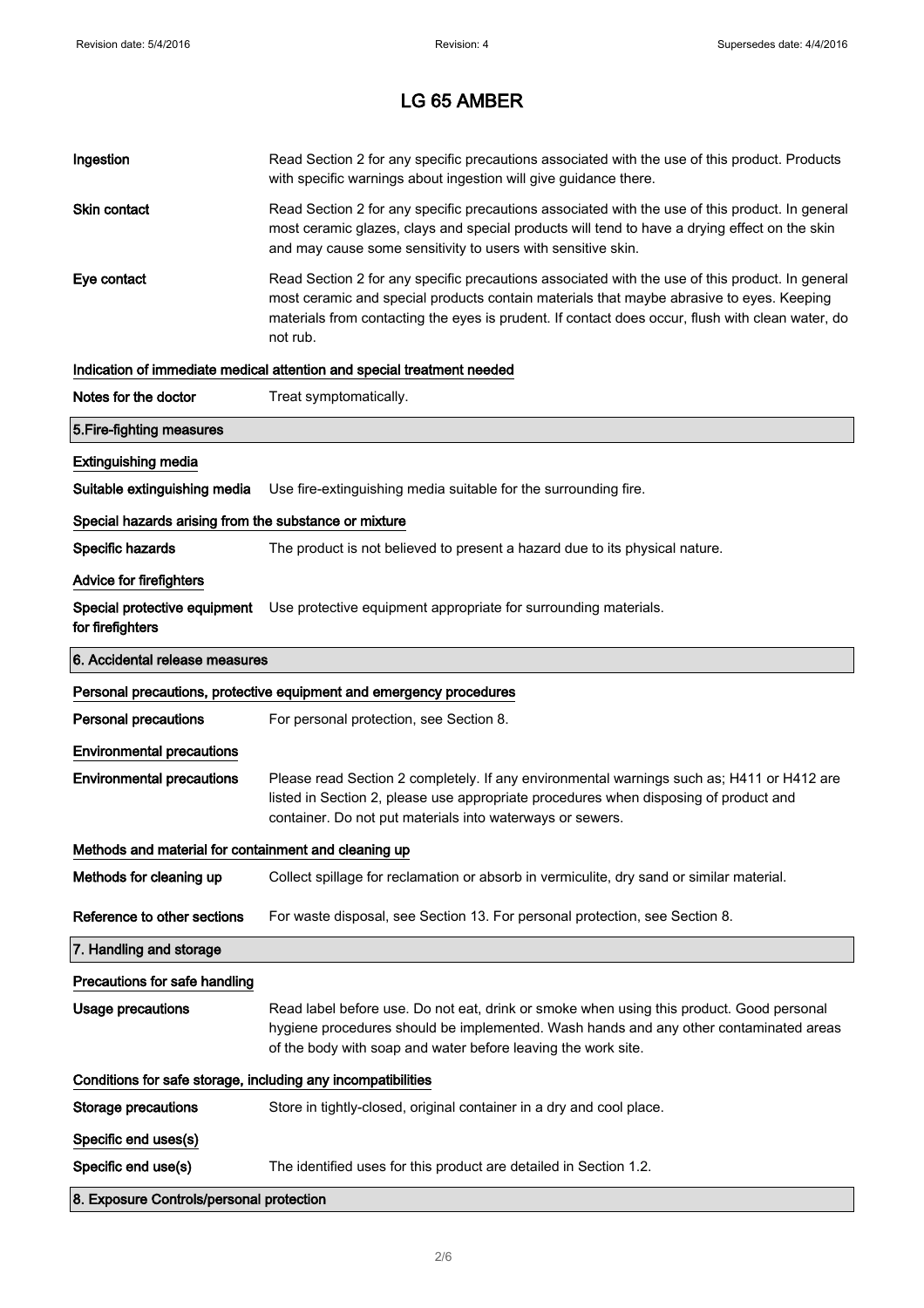| Ingredient comments                 | Only ingredients listed n Section 3 are notifiable for this product. If none are shown then all<br>ingredients are exempt.                                                                                           |
|-------------------------------------|----------------------------------------------------------------------------------------------------------------------------------------------------------------------------------------------------------------------|
| <b>Exposure controls</b>            |                                                                                                                                                                                                                      |
| Appropriate engineering<br>controls | No specific ventilations requirements unless the "FAN" pictogram is shown above or specified<br>in Section 2.                                                                                                        |
| Eye/face protection                 | No specific eye protection required unless the "EYE PROTECTION" pictogram is shown<br>above or specified in Section 2.                                                                                               |
| Hand protection                     | No specific hand protection required unless the "HAND PROTECTION" pictogram is shown<br>above or specified in Section 2.                                                                                             |
| Hygiene measures                    | Using good personal hygiene practices is always appropriate. Keeping a clean work space,<br>cleaning up properly when done, and not eating, drinking or smoking when using this product.                             |
| <b>Respiratory protection</b>       | No specific respiratory protection required unless the "RESPIRATOR" pictogram is shown<br>above or specified in Section 2. Using the appropriate certified protection for the operation is<br>important if required. |

### 9. Physical and Chemical Properties

## Information on basic physical and chemical properties

| Appearance                                      | Colored liquid.           |
|-------------------------------------------------|---------------------------|
| Color                                           | Various colors.           |
| Odor                                            | Almost odorless.          |
| Odor threshold                                  | No information available. |
| рH                                              | 6-8                       |
| <b>Melting point</b>                            | No information available. |
| Initial boiling point and range                 | No information available. |
| <b>Flash point</b>                              | No information available. |
| <b>Evaporation rate</b>                         | No information available. |
| Flammability (solid, gas)                       | No information available. |
| Upper/lower flammability or<br>explosive limits | No information available. |
| Vapour pressure                                 | No information available. |
| <b>Relative density</b>                         | Greater than 1.0          |
| Solubility(ies)                                 | Not applicable.           |
| <b>Partition coefficient</b>                    | No information available. |
| <b>Auto-ignition temperature</b>                | Not applicable.           |
| <b>Decomposition Temperature</b>                | No information available. |
| <b>Viscosity</b>                                | No information available. |
| <b>Explosive properties</b>                     | none                      |
| Oxidising properties                            | none                      |
| Other information                               | Not applicable.           |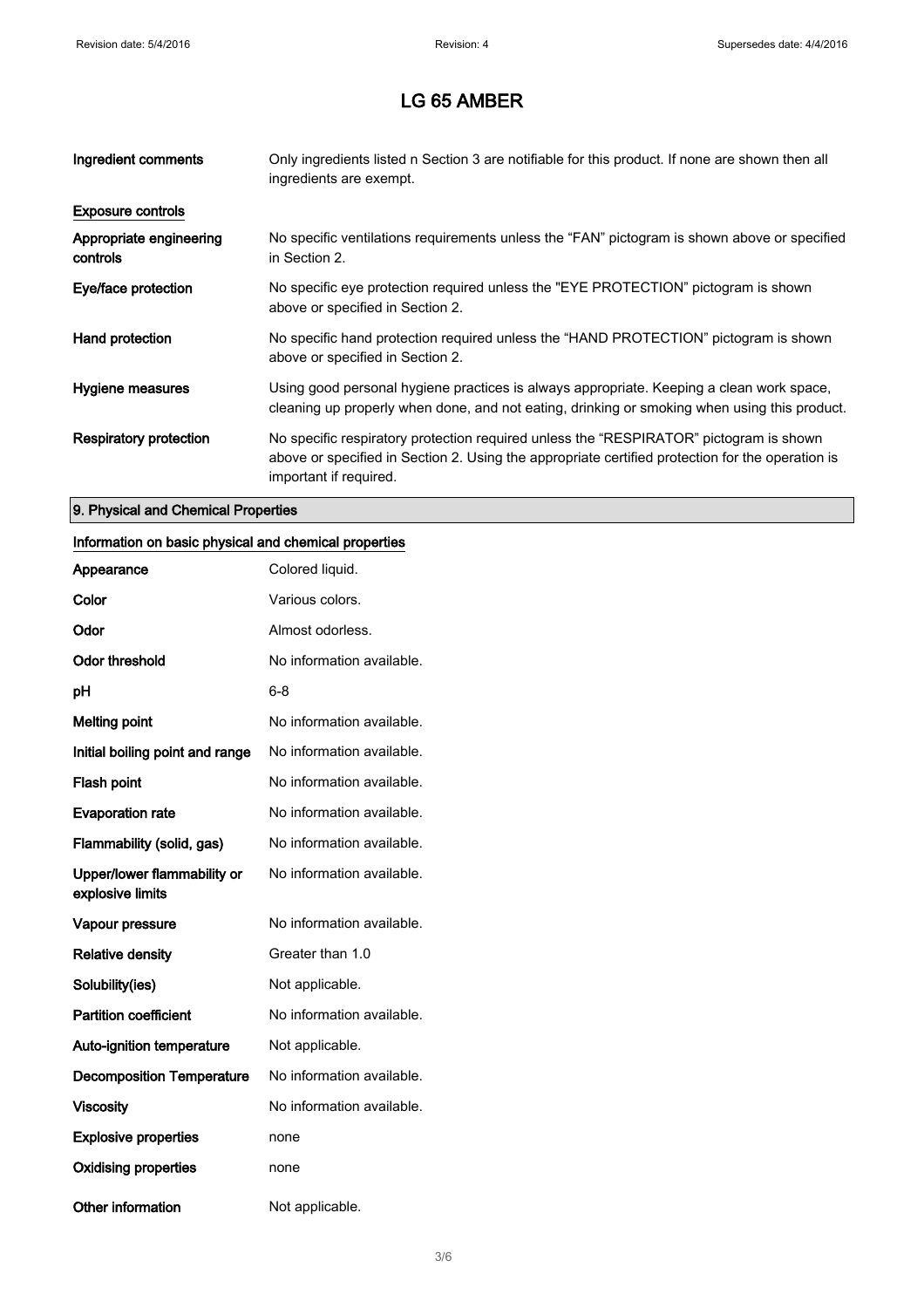| 10. Stability and reactivity                                        |                                                                                                                                                                                                                                                |
|---------------------------------------------------------------------|------------------------------------------------------------------------------------------------------------------------------------------------------------------------------------------------------------------------------------------------|
| Reactivity                                                          | There are no known reactivity hazards associated with this product.                                                                                                                                                                            |
| <b>Stability</b>                                                    | No particular stability concerns.                                                                                                                                                                                                              |
| Possibility of hazardous<br>reactions                               | None known.                                                                                                                                                                                                                                    |
| <b>Conditions to avoid</b>                                          | None known.                                                                                                                                                                                                                                    |
| <b>Materials to avoid</b>                                           | None known.                                                                                                                                                                                                                                    |
| Hazardous decomposition<br>products                                 | None known.                                                                                                                                                                                                                                    |
| 11. Toxicological information                                       |                                                                                                                                                                                                                                                |
| Information on toxicological effects                                |                                                                                                                                                                                                                                                |
| <b>Toxicological effects</b>                                        | Please read Section 2 thoroughly to understand the toxicological risks, (if any) and<br>precautions for safe use (if any).                                                                                                                     |
| Acute toxicity - inhalation<br>ATE inhalation (dusts/mists<br>mg/l) | 13.56                                                                                                                                                                                                                                          |
| Skin corrosion/irritation                                           |                                                                                                                                                                                                                                                |
| Skin sensitization                                                  |                                                                                                                                                                                                                                                |
| <b>Skin sensitisation</b>                                           | Based on available data the classification criteria are not met.                                                                                                                                                                               |
| Eye contact                                                         | May cause temporary eye irritation.                                                                                                                                                                                                            |
| 12. Ecological Information                                          |                                                                                                                                                                                                                                                |
| Ecotoxicity                                                         | Please read Section 2 completely. If any environmental warnings such as; H411 or H412 are<br>listed in Section 2, please use appropriate procedures when disposing of product and<br>container. Do not put materials into waterways or sewers. |
| <b>Toxicity</b>                                                     |                                                                                                                                                                                                                                                |
| <b>Toxicity</b>                                                     | Please read Section 2 completely. If any environmental warnings such as; H411 or H412 are<br>listed in Section 2, please use appropriate procedures when disposing of product and<br>container. Do not put materials into waterways or sewers. |
| Persistence and degradability                                       |                                                                                                                                                                                                                                                |
| Persistence and degradability                                       | No data available.                                                                                                                                                                                                                             |
| Biodegradation                                                      | Not inherently biodegradable.                                                                                                                                                                                                                  |
| <b>Bioaccumulative potential</b>                                    |                                                                                                                                                                                                                                                |
| <b>Partition coefficient</b>                                        | No information available.                                                                                                                                                                                                                      |
| Mobility in soil                                                    |                                                                                                                                                                                                                                                |
| <b>Mobility</b>                                                     | Semi-mobile.                                                                                                                                                                                                                                   |
| Results of PBT and vPvB assessment                                  |                                                                                                                                                                                                                                                |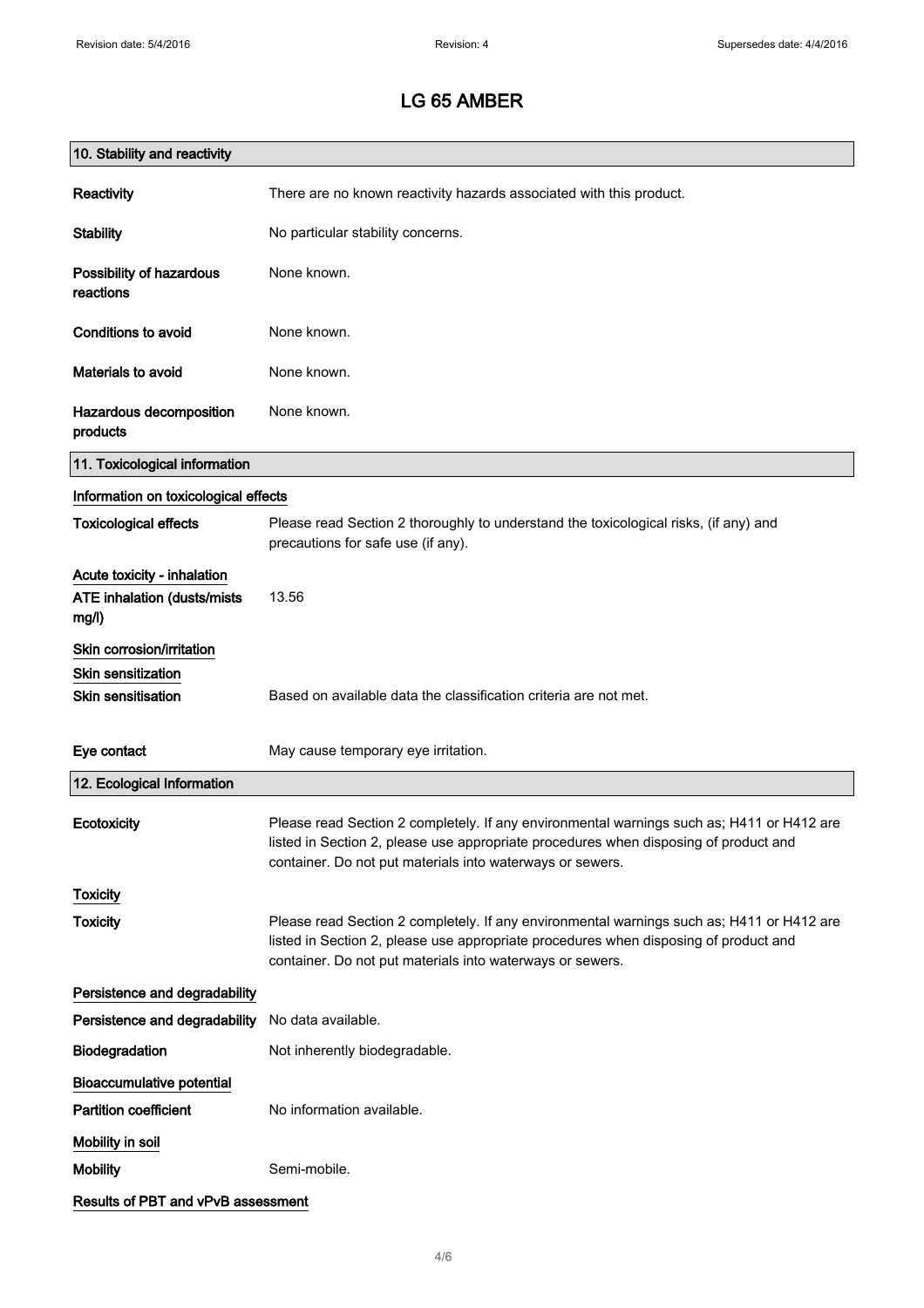| Results of PBT and vPvB<br>assessment | This product does not contain any substances classified as PBT or vPvB.                                                                                                                      |
|---------------------------------------|----------------------------------------------------------------------------------------------------------------------------------------------------------------------------------------------|
| Other adverse effects                 |                                                                                                                                                                                              |
| Other adverse effects                 | None known.                                                                                                                                                                                  |
| 13. Disposal considerations           |                                                                                                                                                                                              |
| Waste treatment methods               |                                                                                                                                                                                              |
| <b>General information</b>            | Dispose of waste product or used containers in accordance with local regulations When<br>handling waste, the safety precautions applying to handling of the product should be<br>considered. |
| 14. Transport information             |                                                                                                                                                                                              |
| General                               | The product is not covered by international regulations on the transport of dangerous goods<br>(IMDG, IATA, DoT).                                                                            |
| <b>UN Number</b>                      |                                                                                                                                                                                              |
| Not applicable.                       |                                                                                                                                                                                              |
| UN proper shipping name               |                                                                                                                                                                                              |
| Not applicable.                       |                                                                                                                                                                                              |
| Transport hazard class(es)            |                                                                                                                                                                                              |
| No transport warning sign required.   |                                                                                                                                                                                              |
| Packing group                         |                                                                                                                                                                                              |
| Not applicable.                       |                                                                                                                                                                                              |
| <b>Environmental hazards</b>          |                                                                                                                                                                                              |

#### Environmentally Hazardous Substance

Please refer to Section 2 for any environmental hazards associated with this product. If H411/H412 warnings are shown then please verify packaging and labeling requirements for larger volumes.

#### Special precautions for user

Not applicable.

#### Transport in bulk according to Not applicable. Annex II of MARPOL 73/78 and the IBC Code

#### 15. Regulatory information

#### US State Regulations

#### California Proposition 65 Carcinogens and Reproductive Toxins

None of the ingredients are listed or exempt.

#### Inventories

#### Canada - DSL/NDSL

All the ingredients are listed or exempt.

#### US - TSCA

All the ingredients are listed or exempt.